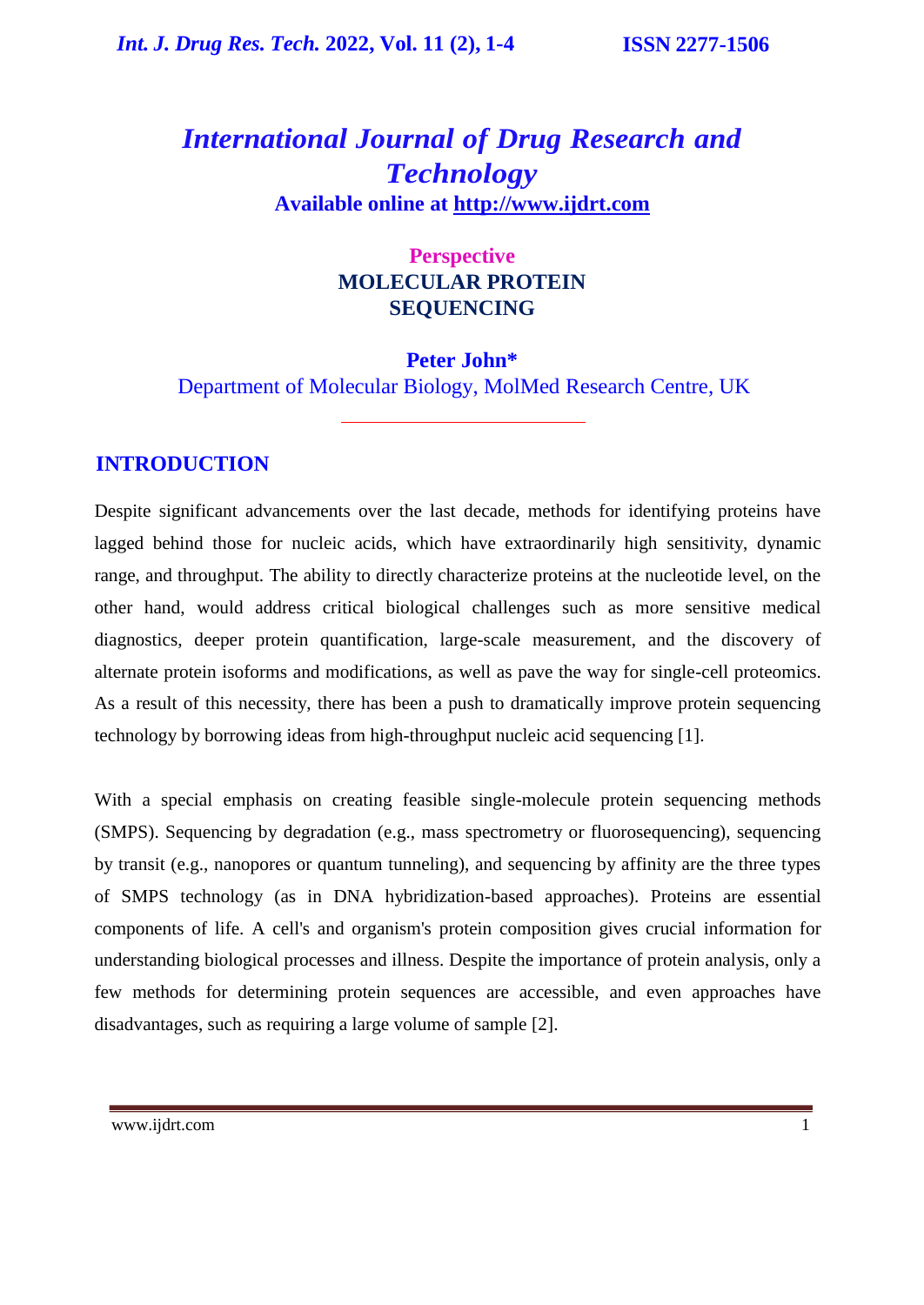### **DESCRIPTION**

Single-molecule approaches would transform proteomics research, allowing for the detection of low-abundance proteins with unprecedented sensitivity and the implementation of single-cell proteomics. Novel single-molecule protein sequencing systems based on fluorescence, tunneling currents, and nanopores have been proposed in recent years [3].

Proteins have a wide range of critical roles in living organisms, therefore all of the new techniques that allow for their precise, rapid, and accurate characterisation at the single-molecule level represent a major advance in proteomics with significant biomedical implications. We highlight current advances in the development of nanopore-based devices for protein sequencing in this study. We begin with a critical examination of the most important technical needs for nanopore protein sequencing, highlighting some new ideas and approaches. Single-molecule approaches would transform proteomics research, allowing for the detection of low-abundance proteins with unprecedented sensitivity and the implementation of single-cell proteomics.

Novel single-molecule protein sequencing systems based on fluorescence, tunneling currents, and nanopores have been proposed in recent years. Proteins have a wide range of critical roles in living organisms, therefore all of the new techniques that allow for their precise, rapid, and accurate characterisation at the single-molecule level represent a major advance in proteomics with significant biomedical implications. We highlight current advances in the development of nanopore-based devices for protein sequencing in this study. We begin with a critical examination of the most important technical needs for nanopore protein sequencing, highlighting some new ideas and approaches [4].

In cellular characterisation, proteomic analysis can be a major bottleneck. The present paradigm is based mostly on peptide mass spectrometry and affinity reagents (i.e., antibodies), both of which require a priori sample knowledge. An unbiased protein sequencing approach with a dynamic range that spans the entire range of protein concentrations in proteomes would revolutionize proteomics by making it easier to characterize novel gene products and subcellular complexes. Several innovative systems based on single-molecule protein sequencing have been proposed to this purpose. Proteomics is becoming a more potent and important tool in molecular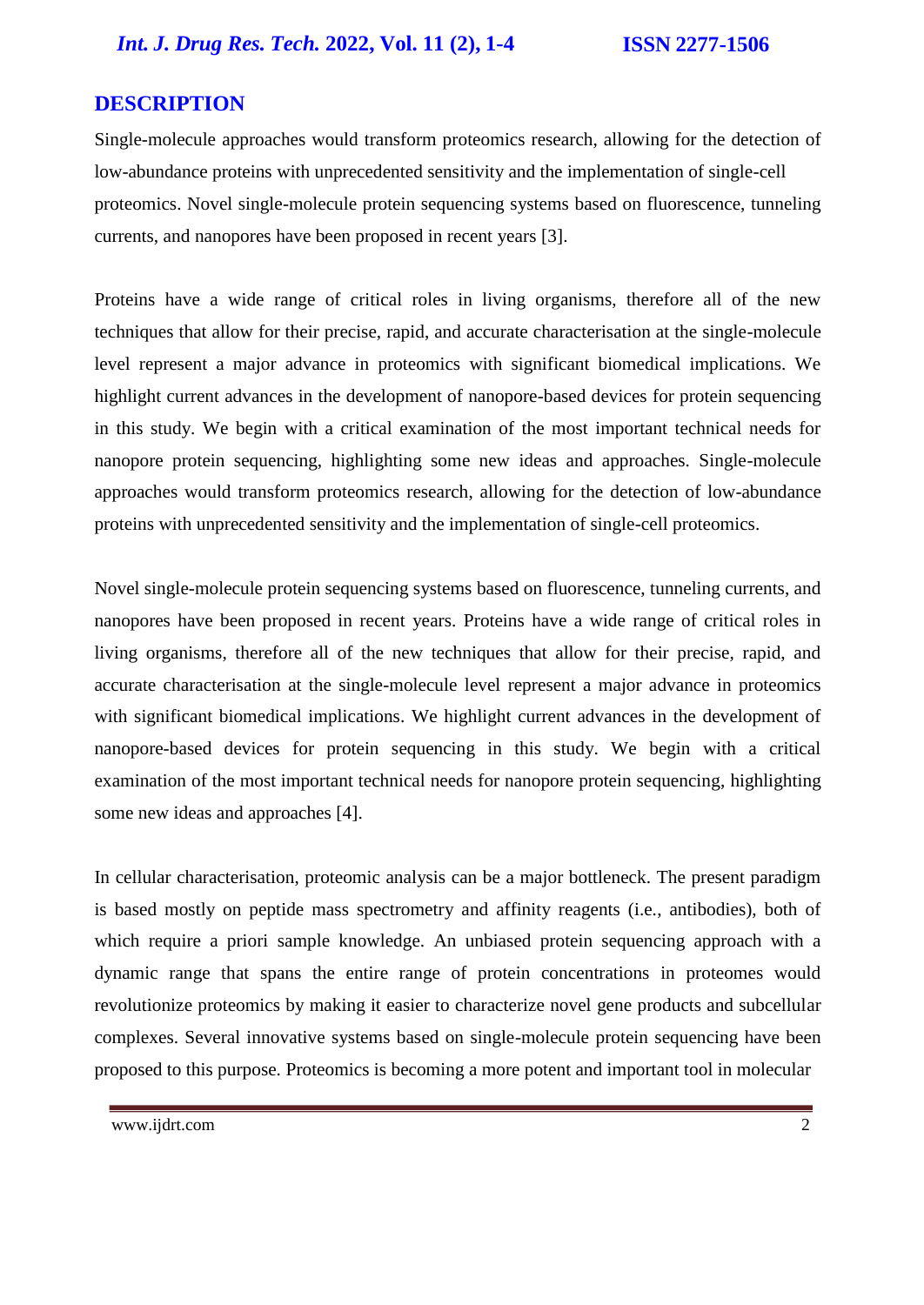#### *Int. J. Drug Res. Tech.* **2022, Vol. 11 (2), 1-4 ISSN 2277-1506**

cell biology. It can be used to determine post-translational changes, as well as in sophisticated functional screens, to identify the components of tiny protein complexes and big organelles [5].

#### **CONCLUSION**

Recent improvements in DNA sequencing technologies have transformed biology by delivering extremely precise readings at high throughput and length. Many biological and medicinal applications make advantage of the read data. Protein sequencing methods are not similar to modern DNA sequencing methods, greatly limiting the use of protein data. Several optical protein sequencing approaches based on fluorescent amino acid labeling have recently been proposed. Various methods depend on the measurement of an electrical signal and does not require fluorescent tagging. The terminal amino acid is detected by its distinctive protonation signal in reprotonation-deprotonation protein sequencing, and each amino acid in the peptide is quantified by repeatedly cleaving the terminal amino acids one by one*.* 

#### **REFERENCES**

- 1. Karlin S, Mocarski ES, Schachtel GA. (1994). [Molecular evolution of herpesviruses:](https://www.ncbi.nlm.nih.gov/pmc/articles/PMC236651/)  [Genomic and protein sequence comparisons.](https://www.ncbi.nlm.nih.gov/pmc/articles/PMC236651/) *J Virol* 68:1886-1902.
- 2. De Chadarevian S. (199[9\). Protein sequencing and the making of molecular genetics.](https://www.semanticscholar.org/paper/Protein-sequencing-and-the-making-of-molecular-Chadarevian/69daf4fff48b25f7dfc5e461e261ac95e4664cab) *Trends Biochem Sci* 24:203-206.
- 3. Vaughan S, Wickstead B, Addinall SG. (2004). [Molecular evolution of FtsZ protein](https://www.researchgate.net/publication/8903693_Molecular_Evolution_of_FtsZ_Protein_Sequences_Encoded_Within_the_Genomes_of_Archaea_Bacteria_and_Eukaryota)  [sequences encoded within the genomes of archaea, bacteria, and eukaryota.](https://www.researchgate.net/publication/8903693_Molecular_Evolution_of_FtsZ_Protein_Sequences_Encoded_Within_the_Genomes_of_Archaea_Bacteria_and_Eukaryota) *J Mol Evol* 58:19-29.
- 4. Restrepo-Pérez L, Joo C, Dekker C. (2018). [Paving the way to single-molecule protein](https://www.nature.com/articles/s41565-018-0236-6)  [sequencing.](https://www.nature.com/articles/s41565-018-0236-6) *Nature Nanotechno* 13:786-796.
- 5. Tullman J, Marino JP, Kelman Z. (2020). [Leveraging nature's biomolecular designs in](https://europepmc.org/article/med/32617618)  [next-generation protein sequencing reagent development.](https://europepmc.org/article/med/32617618) *Appl Microbio Biotech* 104:7261-7271.

[www.ijdrt.com](http://www.ijdrt.com/) 3